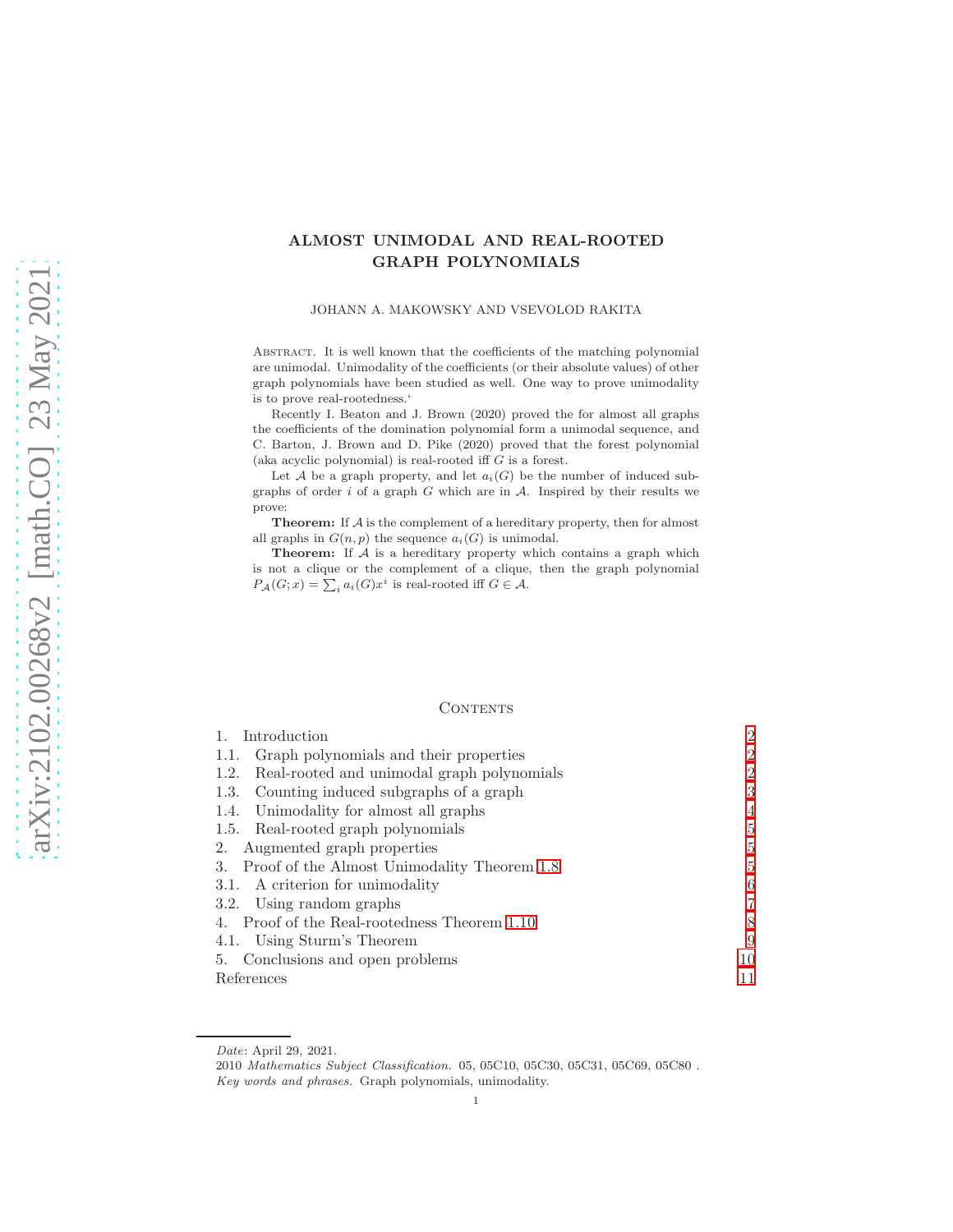#### 1. INTRODUCTION

<span id="page-1-1"></span><span id="page-1-0"></span>1.1. Graph polynomials and their properties. A graph polynomial is a graph invariant  $P(G)$  with values in a polynomial ring, usually a subring of  $\mathbb{R}[\bar{x}]$ .  $P(G)$ is univariate if for every graph  $G$  the polynomial has one indeterminate. Particular graph polynomials, such as the chromatic polynomial, the characteristic polynomial, the matching polynomial, the Tutte polynomial have been studied extensively. In [\[Mak08\]](#page-10-1) the first author initiated a project to develop a comparative study of graph polynomials. Its purpose is to find properties of graph polynomials which are shared by infinitely many uniformly described families of graph polynomials. In this paper we present two general theorems for univariate graph polynomials  $P_{\mathcal{A}}(G; x)$  which are generating functions of hereditary, respectively co-hereditary graph properties A. We show that for A co-hereditary, the graph polynomial  $P_{\mathcal{A}}(G; x)$  is unimodal for almost all graphs, and that for  $A$  hereditary which contains at least one graph which is not a clique or a complement of a clique,  $P_{\mathcal{A}}(G; x)$  is real-rooted iff  $G \in \mathcal{A}$ .

<span id="page-1-2"></span>1.2. Real-rooted and unimodal graph polynomials. Let  $F(x) \in \mathbb{R}[x]$  be an univariate polynomial of degree  $d$  with real coefficients,

$$
F(x) = \sum_{i=0}^{d} a_i x^i
$$

- (i)  $F(x)$  is real-rooted if all its roots are in R.
- (ii) The coefficients of  $F(x)$  are log-concave if for all  $1 < j < d-1$  $a_j^2 \ge a_{j-1}a_{j+1}.$
- (iii) The coefficients of  $F(x)$  are unimodal with mode k if  $a_i \leq a_j$  for  $i < j \leq k$  and  $a_i \leq a_j$  for  $k \leq i < j \leq d$ .
- (iv)  $F(x)$  is absolute unimodal with mode k (log-concave) if the absolute values of  $a_i$  are unimodal (log-concave).
- (v) These definitions, but for (i), apply to any sequence  $a_i, 0 \leq i \leq d$ , even if it not interpreted as a sequence of coefficients of a polynomial.

**Theorem 1.1** (Newton's Theorem). (i) implies (ii), (ii) implies (iii) and none of the reverse implications holds.

For a proof one may consult [Brä15].

The sequence  $\binom{n}{k}$  of the number of subsets of order k of  $V(G)$  is log-concave, hence unimodal. More interestingly, let  $m<sub>i</sub>(G)$  the sequence of the number of edge independent subsets (matchings) of  $E(G)$  of order k. The numbers  $m_i(G)$  are also the coefficient of the generating matching polynomial

$$
M(G; x) = \sum_{i} m_i(G) x^i.
$$

**Theorem 1.2.**  $m_i(G)$  is real-rooted, hence it is unimodal.

There are two independent proofs of this. It follows from the fact that all the roots of  $M(G, x)$  are real for all graphs G, [\[HL70\]](#page-10-3), see also [\[Gut16\]](#page-10-4), using Newton's Theorem. Unimodality was also shown directly by A. Schwenk, [\[Sch81\]](#page-10-5).

Let  $in_i(G)$ ,  $i \leq n(G)$ , the sequence of the number of vertex independent subsets (matchings) of  $V(G)$  of order k.

$$
I(G; x) = \sum_{i} x^{i}
$$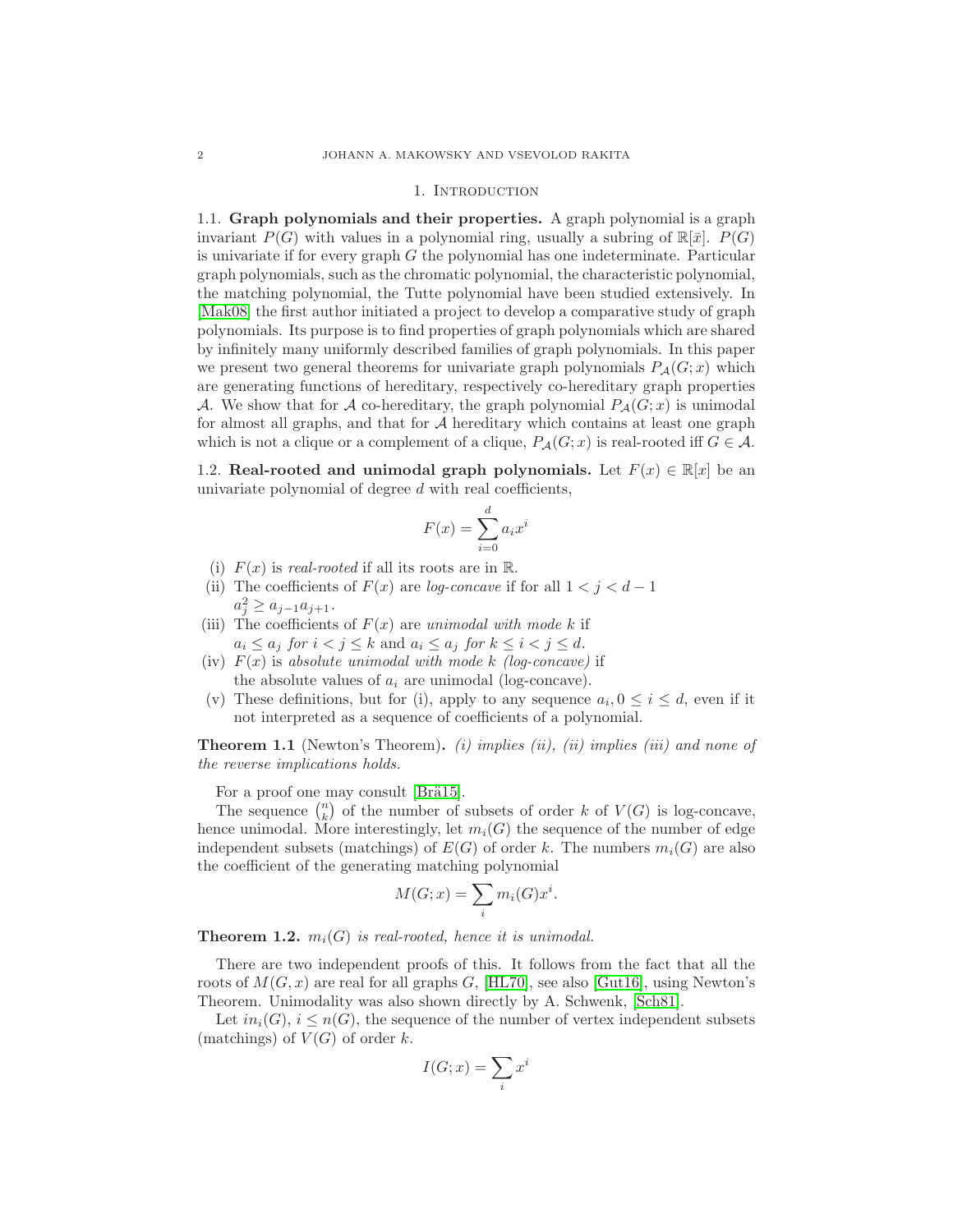is the independence polynomial. Real-rootedness, and unimodality of  $I(G; x)$  was studied intensively.

Let  $G(n, p)$  the random graph of order n where each edge is chosen independently with probability  $p$ .

- **Theorem 1.3.** (i)  $I(G; x)$  is not unimodal, [\[AMSE87\]](#page-10-6). However, it is easily seen that the set of counterexamples G given in that paper has measure 0 among the random graphs  $G(n, p)$ .
- (ii) For claw-free graphs the sequence  $I(G; x)$  is rea-rooted, hence unimodal, [\[CS07,](#page-10-7) [Ben14\]](#page-10-8). The proof uses Newton's Theorem. It is easily seen that the claw-free graphs have measure 0 among the random graphs  $G(n, p)$ .

This leaves open whether  $I(G; x)$  is real-rooted, or at least unimodal, for other graph classes.

**Problem 1.1.** Could it be that  $I(G; x)$  is unimodal for almost all graphs  $G \in$  $G(n, p)$  and constant  $p$ ?

Let  $\chi(G, x) = \sum_i c_i(G) x^i$  be the chromatic polynomial of G. The case of the chromatic polynomial of a graph is slightly different. The sequence  $c_i(G)$  is alternatingly positive and negative. However, it was conjectured by R.C. Read, [\[Rea68\]](#page-10-9), that the absolute values  $|c_i(G)|$  form a unimodal sequence. J. Huh, [\[Huh12\]](#page-10-10) finally proved the conjecture.

**Theorem 1.4** (J. Huh, 2012). For every graph G the chromatic polynomial  $\chi(G, x)$ is absolute unimodal. In fact the sequence  $|c_i(G)|$  is log-concave.

<span id="page-2-0"></span>1.3. Counting induced subgraphs of a graph. A *graph property*  $A$  is a class  $A$ of finite graphs closed under graph isomorphisms. Both  $m_i(G)$  and  $in_i(G)$  are graph parameters counting subgraphs of G which satisfy a graph property  $A$ , graphs of degree exactly 1, and edge-less graphs respectively.

In this paper, we are interested for which properties  $A$  the corresponding counting parameters are real-rooted, unimodal, or(almost) unimodal.

Given a graph property  $A$ , and denote by

$$
c_i^{\mathcal{A}}(G) = |\{ A \subseteq V(G) : |A| = i, G[A] \in \mathcal{A} \}|
$$

$$
P_{\mathcal{A}}(G; x) = \sum_i c_i^{\mathcal{A}}(G) x^i = \sum_{S \subseteq V(G)} x^{|S|}
$$

the number of induced subgraphs of  $G$  in  $A$  of order i and its corresponding graph polynomial.

For each G the polynomial  $P_{\mathcal{A}}(G; x)$  is the generating function of A.

Let P be a family of graphs  $(V(G), E(G), S)$  together with a subset  $S \subseteq V(G)$ closed under S-preserving graph isomorphisms. We call  $\mathcal Q$  an *augmented graph* property, and denote by

$$
c_i^{\mathcal{Q}}(G) = |\{ S \subseteq V(G) : |A| = i, (V(G), E(G), S) \in \mathcal{Q} \}|
$$
  

$$
F_{\mathcal{Q}}(G; x) = \sum_{i} c_i^{\mathcal{Q}}(G) x^i = \sum_{S \subseteq V(G), (V(G), E(G), S) \in \mathcal{Q}} x^{|S|}
$$

the number of subsets  $S \subseteq V(G)$  of size i with  $(V(G), E(G), S) \in \mathcal{Q}$  and its corresponding graph polynomial.

We write  $H < G$  if H is an induced subgraph of G. We write  $G[A]$  for the subgraph of G which is induced by the subset  $A \subseteq V(G)$ . A graph property A is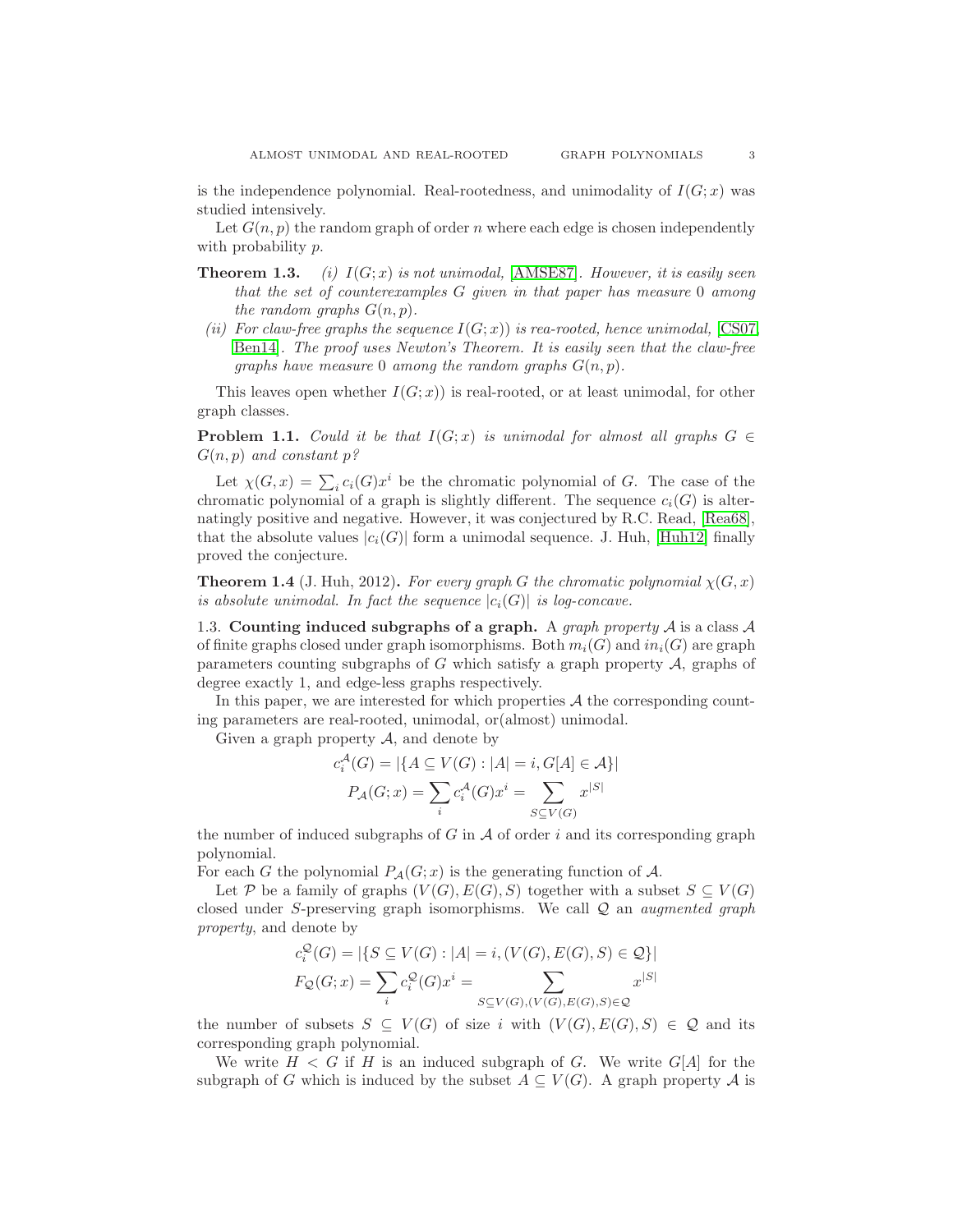hereditary iff there is a family of graphs  $\mathcal{H} = \{H_i, i \in I\}$  such that  $G \in \mathcal{A}$  iff G has no graph  $H \in \mathcal{H}$  as an induced subgraph. In this case the complement  $\overline{\mathcal{A}}$  of  $\mathcal{A}$  can be written as the union of properties  $\mathcal{A}_H$  with  $H \in \mathcal{H}$  and  $\mathcal{A}_H = \{G : H < G\}$ . A is *co-hereditary* if  $A$  is the complement of a hereditary graph property.

Let  $P$  be an augmented graph property.  $P$  is upward monotone, or u-monotone for short, if whenever  $(V(G), E(G), A) \in \mathcal{P}$  and  $A' \subseteq V(G)$  and  $A \subseteq A$  then  $(V(G), E(G), A') \in \mathcal{P}.$ 

Typical examples which we will use in this paper are:

- **Examples 1.5.** (i)  $FOR$  is the class of forest or cycle-free graphs. This is a hereditary graph property. The corresponding graph polynomial is  $P_{FOR}(G; x) =$  $FOR(G; x)$ .
- (ii) DOM consists of all graphs  $(V(G), E(G), D)$  with a distinguished dominating set  $D \subseteq V(G)$ . This is an upward monotone augmented graph property. The corresponding graph polynomial is  $F_{DOM}(G; x) = DOM(G; x)$ .
- (iii) Every graph property A can be viewed as an augmented graph property  $\mathcal{Q}_A$ by setting

$$
\mathcal{Q}_{\mathcal{A}} = \{ (V(G), E(G), A) : G[A] \in \mathcal{Q} \}.
$$

Hence, for every graph property  $A$  we have

$$
c_i^{\mathcal{A}}(G) = c_i^{\mathcal{Q}_{\mathcal{A}}}(G)
$$
 and  $P_{\mathcal{A}}(G; x) = F_{\mathcal{Q}_{\mathcal{A}}}(G; x)$ 

The converse is not true, as shown in Theorem [1.6](#page-3-2) below, with a proof given in Section [2.](#page-4-1)

<span id="page-3-2"></span>**Theorem 1.6** ([\[MRK19\]](#page-10-11)). There is no graph property  $A$  such that for all graphs G and for all  $i \leq n(G)$  we have

$$
c_i^{DOM}(G) = c_i^{\mathcal{A}}(G).
$$

<span id="page-3-0"></span>1.4. Unimodality for almost all graphs. I. Beaton and J. Brown, [\[BB20\]](#page-10-12), very recently proved the following theorem.

**Theorem 1.7** (I. Beaton and J. Brown, 2020). Let  $d_k(G)$  be the number of dominating sets D of a graph G with  $|D| = k$ . For almost all graphs  $G \in G(n, p)$  the sequence  $d_k(G), k \in [n(G)]$  is unimodal.

Their proof suggests the following conjecture:

<span id="page-3-3"></span>**Conjecture 1.** Let Q be an upward monotone augmented graph property. Let  $q_k(G)$ be the number of subsets A of a graph G with  $|A| = k$  such that  $(V(G), E(G), A) \in$ Q. For almost all graphs  $G \in G(n, p)$  the sequence  $q_k(G), k \in [n(G)]$  is unimodal.

Our main result here is a first step in proving this conjecture.

<span id="page-3-1"></span>**Theorem 1.8** (Almost Unimodality Theorem). Let A the complement of a hereditary graph property. Let  $c_k(G)$  be the number of subsets A of a graph G with  $|A| = k$  such that  $G[A] \in \mathcal{A}$ . For almost all graphs  $G \in G(n, p)$  the sequence  $c_k(G), k \in [n(G)]$  is unimodal.

Theorem [1.8](#page-3-1) does not imply Conjecture [1](#page-3-3) because of Theorem [1.6.](#page-3-2)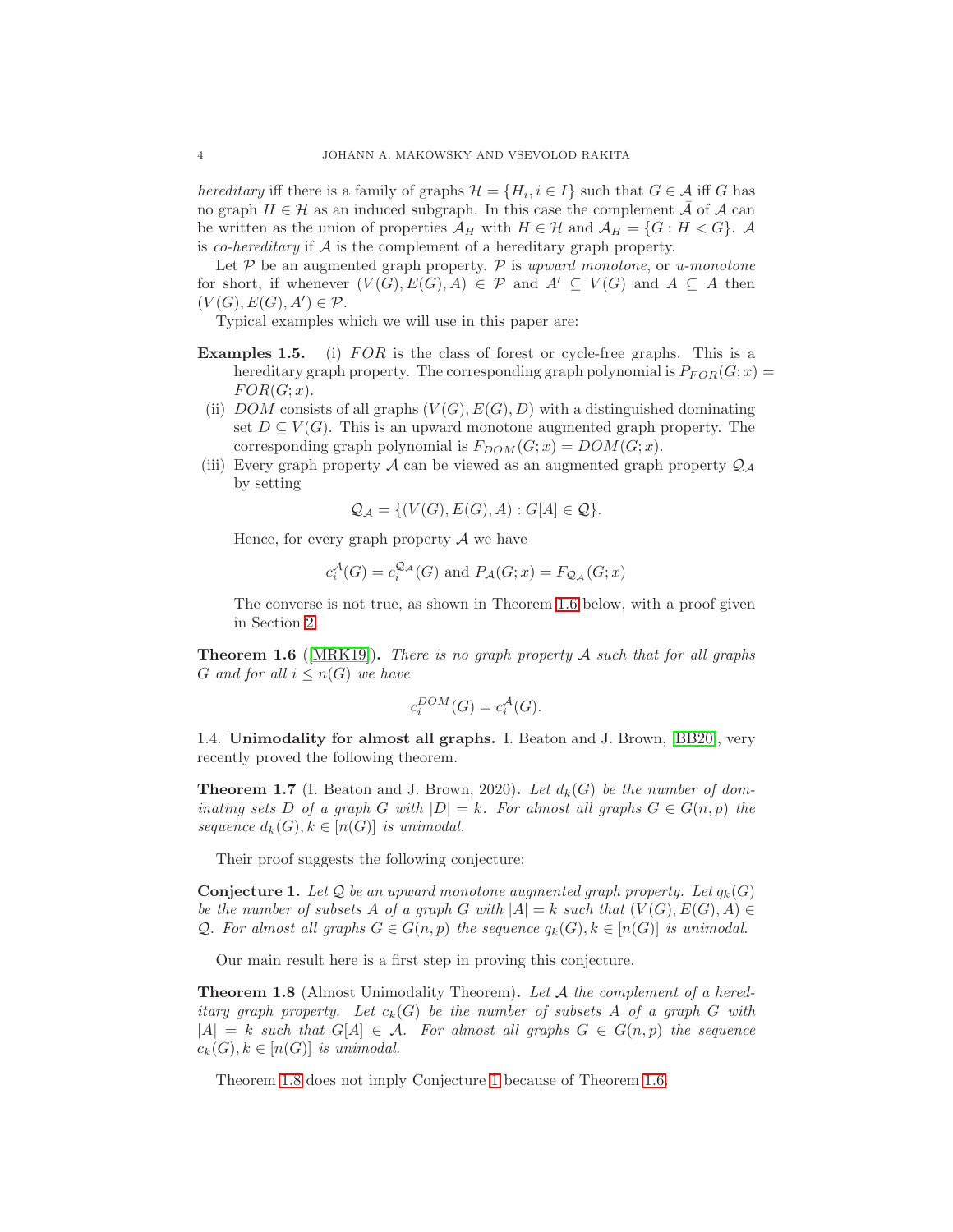# <span id="page-4-0"></span>[1](#page-4-4).5. Real-rooted graph polynomials. In  $[BBP20]$ <sup>1</sup>. the following is shown:

**Theorem 1.9** (C. Barton, J. Brown, D. Pike, 2020).  $FOR(G; x)$  is real-rooted iff G is a forest.

It turns out that their proof (almost verbatim) generalizes to the following:

<span id="page-4-3"></span>**Theorem 1.10** (Real-rootedness Theorem). Let A be hereditary and with a graph  $G \in \mathcal{A}$  which is neither a clique nor an edge-less graph. Then  $P_{\mathcal{A}}(G; x)$  is real-rooted iff  $G \in \mathcal{A}$ .

For A the class of edge-less graphs,  $P_{\mathcal{A}}(G; x)$  is the Independence polynomial  $In(G; x)$ . The theorem fails for  $In(G; x)$ , because both the acyclic and the generat-ing matching polynomials are real-rooted by [\[HL70\]](#page-10-3). Let  $q(G; x)$  be the generating matching polynomial of G. If  $L(G)$  is the line graph of G, then  $In(L(G); x) =$  $g(G; x)$ . Therefore,  $In(G; x)$  is real-rooted for line graphs, and by [\[CS07\]](#page-10-7) also for claw-free graphs. The clique polynomial  $Cl(G; x)$  is the independence of the complement graph  $G^c$ ,  $Cl(G; x) = In(G^c; x)$ , hence the theorem also fails for the Clique polynomial.

## 2. Augmented graph properties

<span id="page-4-1"></span>Theorem [1.6](#page-3-2) states that there is no graph property  $A$  such that for all graphs  $G$ 

$$
DOM(G; x) = P_{\mathcal{A}}(G; x).
$$

It was proved in [\[MRK19\]](#page-10-11). For convenience of the reader we inlcude here the proof.

*Proof.* We first compute some values for  $c_i^{DOM}(G)$  the graphs  $K_2$  and its complement graph  $\bar{K_2} = E_2$ .

<span id="page-4-5"></span>(2.1) 
$$
c_1^{DOM}(K_2) = 2, c_1^{DOM}(E_2) = 0
$$

Now, assume, for contradiction, there is such a  $A$ . We distinguish two cases. Case 1:  $K_1 \in \mathcal{A}$ .

Then  $c_1^{\mathcal{A}}(E_2) = 2$  because  $K_1 \in \mathcal{A}$ . However,  $c_1^{DOM}(E_2) = 0$  by equation [\(2.1\)](#page-4-5), a contradiction.

<span id="page-4-2"></span>Case 2:  $K_1 \notin \mathcal{A}$ . Then  $c_1^{\mathcal{A}}(K_2) = 0$  because  $K_1 \notin \mathcal{A}$ . However,  $c_1^{DOM}(K_2) = 2$ by equation  $(2.1)$ , a contradiction.

## 3. Proof of the Almost Unimodality Theorem [1.8](#page-3-1)

Let A be a graph property such that if  $H \in \mathcal{A}$  and H is an induced subgraph of H', then  $H' \in \mathcal{A}$ . In other words,  $\mathcal{A}$  is the complement of a hereditary graph property. Let G be a graph of order n, and denote  $C_k = \{A \subseteq V(G) : |A| = k, G[A] \in \mathcal{A}\}\$ and  $c_k = |C_k|$ . We first prove Proposition [3.4,](#page-6-1) which asserts unimodality under the condition that

<span id="page-4-6"></span>
$$
\binom{*}{k} \qquad \qquad \frac{c_k}{\binom{n}{k}} \ge \frac{n-k}{k+1}.
$$

Then we use Theorem [3.5](#page-6-2) due to S. Janson, T. Luczak and A. Rucinski, [\[JLR90,](#page-10-14) [JLR11\]](#page-10-15), to show that condition [\(\\*\)](#page-4-6) is satisfied for almost all graphs.

<span id="page-4-4"></span><sup>&</sup>lt;sup>1</sup>In the paper [\[BBP20\]](#page-10-13)  $F(G; x)$  is called the *acyclic polynomial* This is an unfortunate choice, as the acyclic polynomial exists in the literature as one of the version the matching polynomial, also called the defect matching polynomial,  $\mu(G; x)$ , used originally in [\[HL70\]](#page-10-3).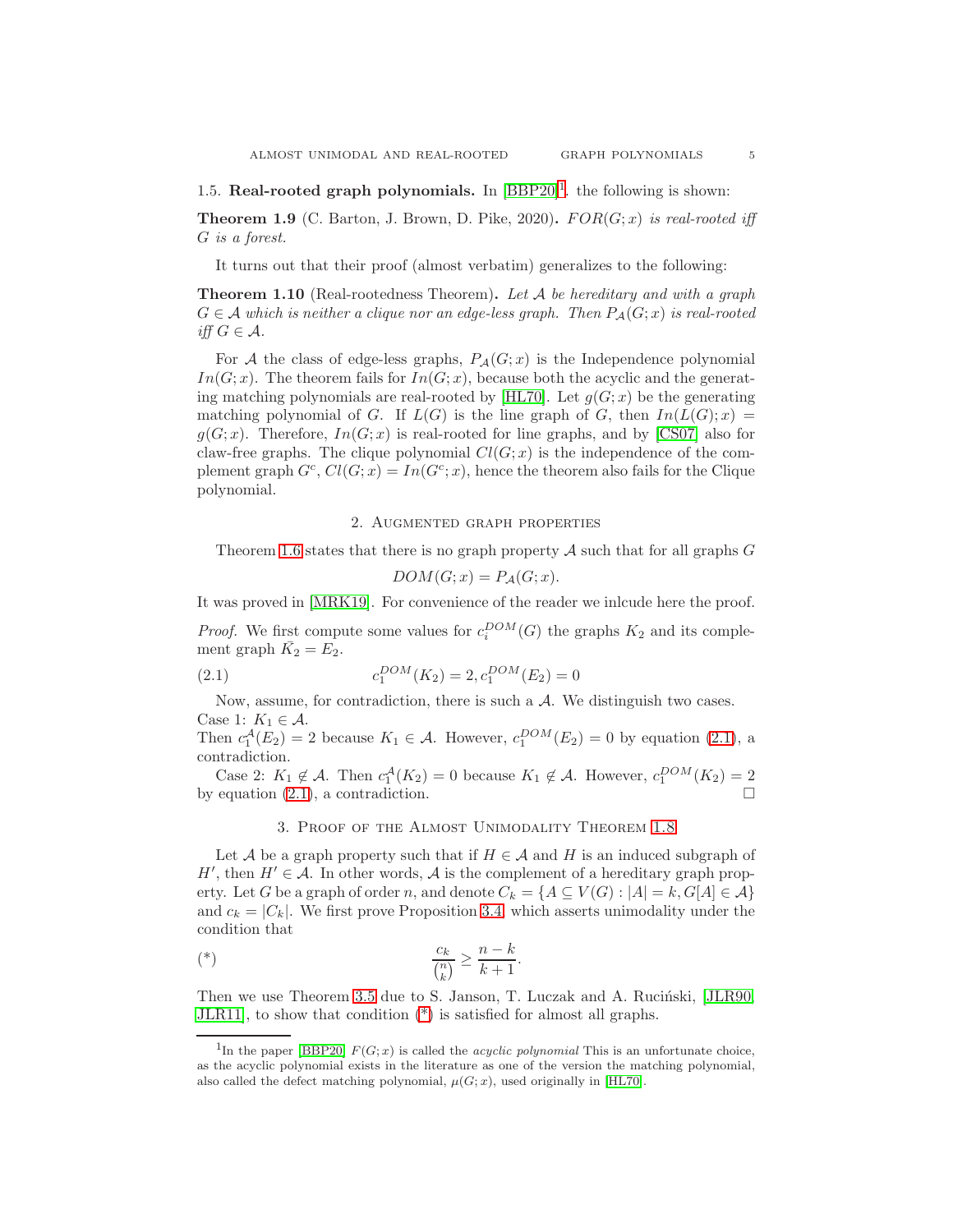### <span id="page-5-0"></span>3.1. A criterion for unimodality.

<span id="page-5-1"></span>**Lemma 3.1.** If A is the complement of a hereditary graph property, then for  $0 \leq$  $k < n/2, c_k \leq c_{k+1}.$ 

*Proof.* Fix  $k < n/2$ . If  $c_k = 0$ , the claim is trivial, so assume  $c_k > 0$ . Denote  $D_{k+1} = \{B \subseteq V(G) : |B| = k+1, \exists A \in C_k, A \subseteq B\}.$  Note that if  $G[A] \in \mathcal{A}$ , then  $G[A\cup \{v\}] \in \mathcal{A}$  for every vertex  $v \in V(G)$ , so  $D_{k+1} \subseteq C_{k+1}$ , and hence it is enough to prove  $c_k \leq |D_{k+1}|$ .

Consider the bipartite graph  $(X \cup Y, E)$  where  $X = C_k$ ,  $Y = D_{k+1}$  and there is an edge between  $A \in X$  and  $B \in Y$  if and only if  $A \subseteq B$ . Note that every vertex in X has degree  $n - k$ , so there are  $c_k(n - k)$  edges. On the other hand, if  $|Y| < |X|$ , there is a vertex  $B \in Y$  with degree larger then  $n - k$ , but the degree of a vertex in Y is at most  $k + 1$ , so we have  $n - k < k + 1$ , but then  $n/2 \leq k$ , which is a contradiction.

Overall, we have  $c_k = |X| \leq |Y| = |D_{k+1}|$  as required.

$$
\Box
$$

<span id="page-5-2"></span>**Lemma 3.2.** Let A be as before, G a graph of order n, and  $k \ge n/2$ . If  $\frac{c_k}{\binom{n}{k}} \ge \frac{n-k}{k+1}$ , then  $c_i \geq c_{i+1}$  for  $i \geq k$ .

*Proof.* Denote  $r_i = \frac{c_i}{\binom{n}{i}}$ . Note that for all i,  $r_{i+1} \geq r_i$ : if we denote by  $A_{i+1} =$  $\{(v, S) : v \in S, S \in C_{i+1}\}\$ and by  $B_i = \{(v, S) : v \in V - S, S \in C_i\}$ , we have an injective mapping  $f : B_i \to A_{i+1}$  defined by  $f(v, S) = (v, S \cup \{v\})$ . Thus, we have that

$$
(n-i)c_i = |B_i| \le |A_{i+1}| = (i+1)c_{i+1}
$$

and so

$$
r_{i+1} = \frac{c_{i+1}}{\binom{n}{i+1}} \ge \frac{n-i}{i+1} \frac{c_i}{\binom{n}{i+1}} = \frac{c_i}{\binom{n}{i}} = r_i
$$

Now, if  $r_k \geq \frac{n-k}{k+1}$ , for  $i \geq k$  we have

$$
r_i \ge r_k \ge \frac{n-k}{k+1} \ge \frac{n-i}{i+1}
$$

and so

$$
\frac{r_i}{r_i+1} \ge r_i \ge \frac{n-i}{i+1}
$$

$$
\frac{c_i}{c_{i+1}} \frac{\binom{n}{i+1}}{\binom{n}{i}} \ge \frac{n-i}{i+1}
$$

$$
\frac{c_i}{c_{i+1}} \ge 1
$$

$$
c_i \ge c_{i+1}
$$

As required.  $\square$ 

**Proposition 3.3.** If  $A$  is as above and  $G$  is a graph of order n such that for  $k = \lceil n/2 \rceil$ ,

$$
k \choose k} \qquad \qquad \frac{c_k}{\binom{n}{k}} \ge \frac{n-k}{k+1},
$$

then the sequence  ${c_i}$  is unimodal with mode  $\lceil n/2 \rceil$ .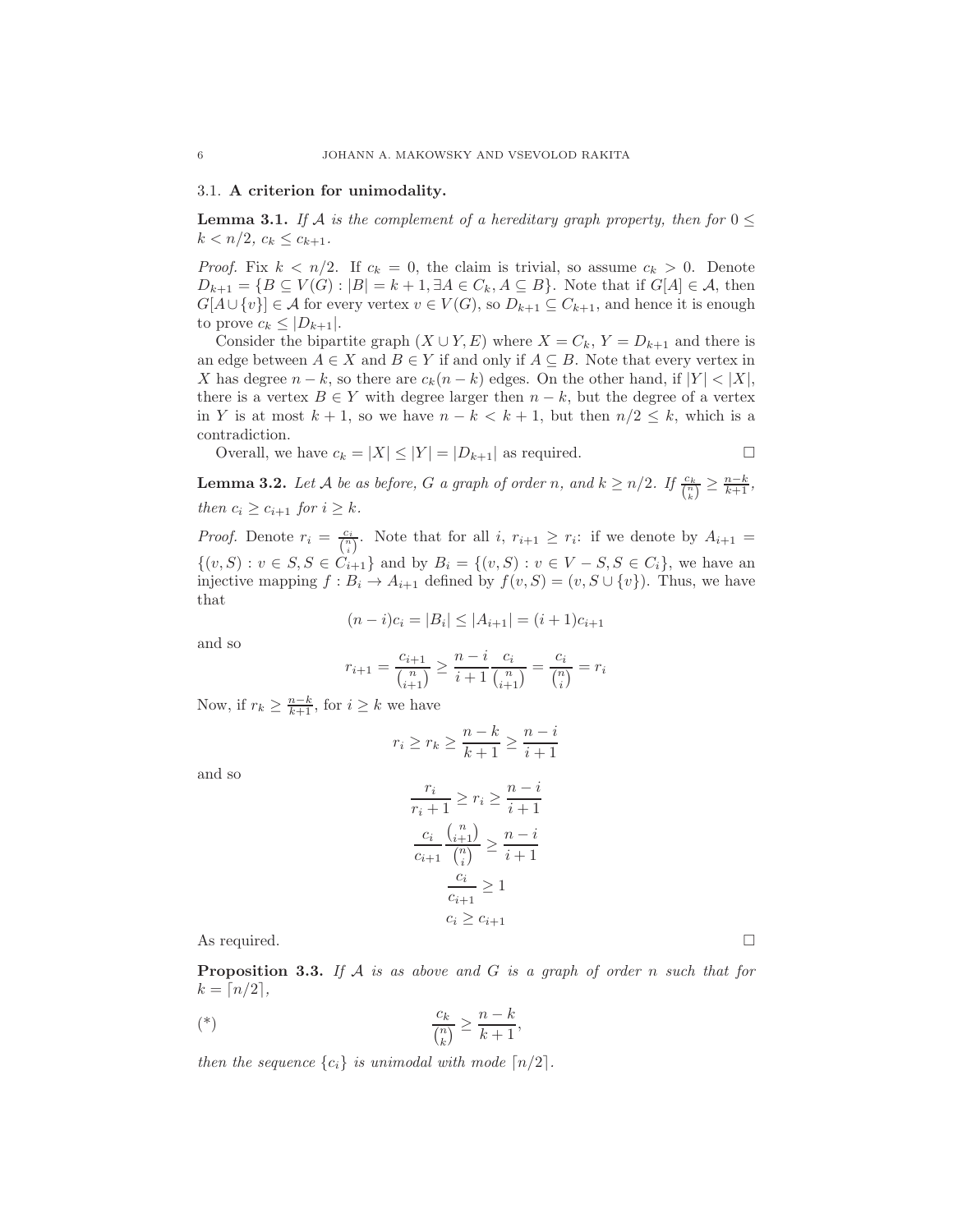*Proof.* From lemma [3.1,](#page-5-1) we have that  $c_k \leq c_{k+1}$  for  $k < n/2$ , and from lemma [3.2](#page-5-2) we have that  $c_k \geq c_{k+1}$  for  $k \geq n/2$ . Thus, the sequence  $\{c_i\}$  is unimodal with mode  $\lceil n/2 \rceil$ .

In particular, we have:

<span id="page-6-1"></span>**Corollary 3.4.** If A is as above and G is a graph of order n such that there are no subsets  $S \subseteq V(G)$  such that  $|S| = \lceil n/2 \rceil$  and  $G[S] \notin \mathcal{A}$ , the sequence  $\{c_i\}$  is unimodal with mode  $\lceil n/2 \rceil$ .

*Proof.* If there are no subsets  $S \subseteq V(G)$  such that  $|S| = \lceil n/2 \rceil$  and  $G[S] \notin \mathcal{A}$ , then for  $k = \lceil n/2 \rceil$ , we have  $\frac{c_k}{\binom{n}{k}} = 1 > \frac{\lfloor n/2 \rfloor}{\lceil n/2 \rceil + 1}$ .

This can also be shown without using Lemma [3.2](#page-5-2) by noting that in this case we have  $c_i(G) = \binom{n}{i}$ , for  $i \geq \lceil n/2 \rceil$ .

<span id="page-6-0"></span>3.2. Using random graphs. We can use Corollary [3.4](#page-6-1) to show that for many graph properties A the sequence  $c_i(G)$  is unimodal for almost all graphs G. In particular, Corollary [3.4](#page-6-1) applies to all the cases where  $A$  consists of all graphs which contain a fixed induced sugraph H.

For the general case we use the following classical theorem.

<span id="page-6-2"></span>**Theorem 3.5** (Janson, Luczak, Ruciński,1988). Let H be a graph, and  $G \in \mathcal{G}(n, p)$ a random graph. The probability that G is H free is bounded by  $2^{-cn^{c'}}$ , where  $c, c' \in \mathbb{N}$  are constants that depends on H.

We only need the following consequence of Theorem [3.5.](#page-6-2)

<span id="page-6-3"></span>**Theorem 3.6.** Let H be a graph, and  $G \in \mathcal{G}(n, 1/2)$  a random graph. Then with high probability, G does not have an H free subgraph with  $n/2$  vertices.

*Proof.* We bound the probability that a subset of k vertices of G induces an H free graph:

 $\mathbb{P}(\exists a \text{ set of size } k \text{ in } V(G) \text{ that induces an H free graph})$  ≤

 $\mathbb{E}(\text{#of sets of size k in V(G) that induces an H free graph}) =$ 

$$
\binom{n}{k} \mathbb{P}(\text{a random graph with k vertices is H free}) \le
$$
\n
$$
\binom{n}{k} 2^{-ck^{c'}} \le \left(\frac{ne}{k}\right)^k 2^{-ck^{c'}}
$$
\nNow, we have

When  $k = n/2$ , we have

$$
\left(\frac{ne}{k}\right)^k 2^{-ck^{c'}} = (2e)^{n/2} 2^{-c(n/2)^{c'}} = e^{n/2} 2^{(1-c)(n/2)^{c'}}
$$

Which tends to 0.  $\Box$ 

Now we are in a position to prove our main theorem.

<span id="page-6-4"></span>**Theorem 3.7.** Let A be a non trivial graph property such that if  $H \in \mathcal{A}$  and H is an induced subgraph of H', then  $H' \in \mathcal{A}$ . Then for almost all graphs G, the sequence  ${c_k}$  is unimodal with mode  $\lceil |V(G)|/2 \rceil$ .

*Proof.* Let  $H \in \mathbb{C}$ . By theorem [3.6](#page-6-3) almost all graphs G don't have an induced subgraph with  $|V(G)|/2$  vertices that is H free. But from Corollary [3.4,](#page-6-1) for every such graph the sequence  ${c_k}$  is unimodal with mode  $\lceil |V(G)|/2 \rceil$ .

 $\Box$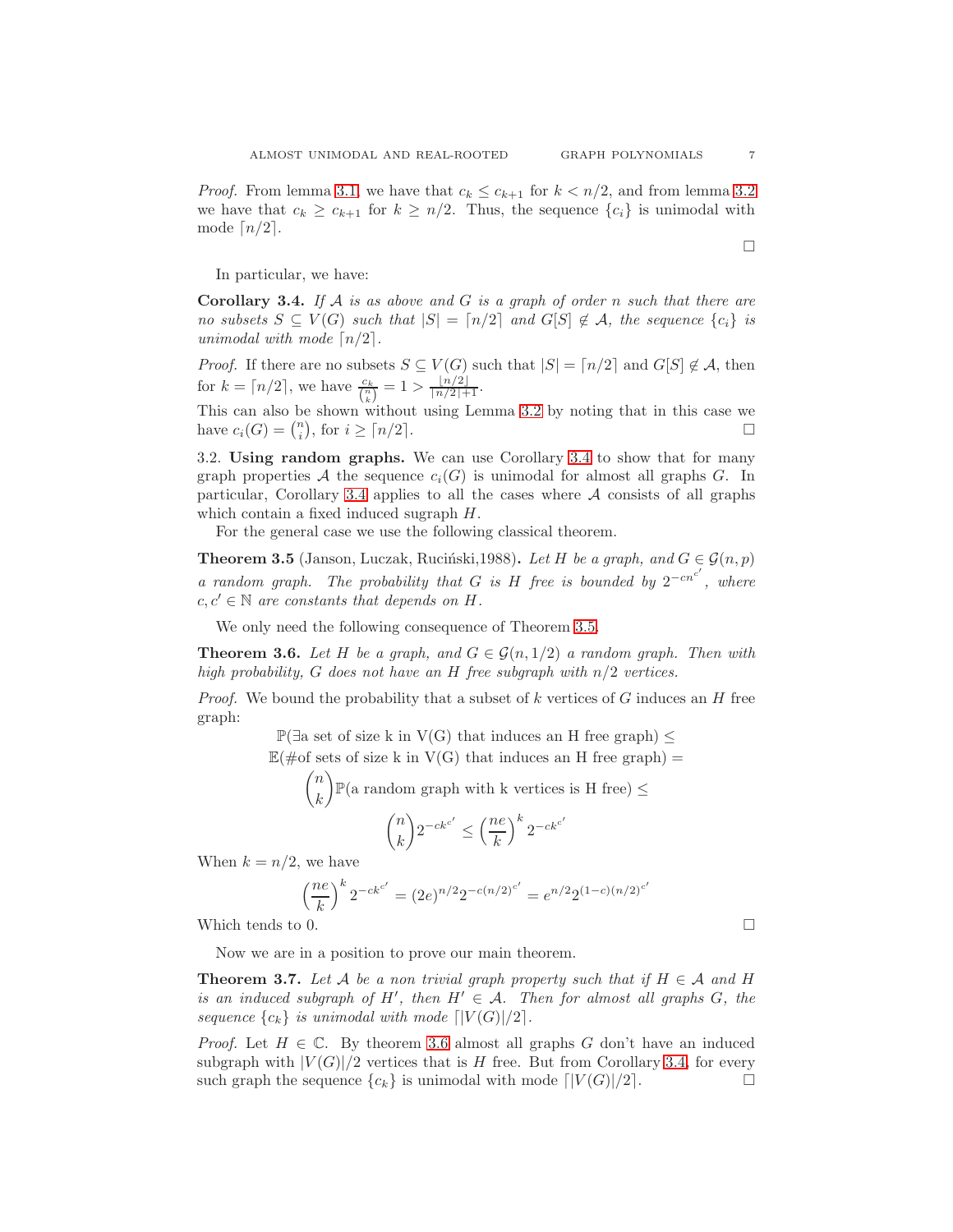4. Proof of the Real-rootedness Theorem [1.10](#page-4-3)

<span id="page-7-0"></span>Now we prove the Real-rootedness Theorem [1.10:](#page-4-3)

**Theorem [1.10](#page-4-3)** : Let A be hereditary and with a graph  $G_0 \in \mathcal{A}$  which is neither a clique nor an edge-less graph. Then  $P_{\mathcal{A}}(G; x)$  is real-rooted iff  $G \in \mathcal{A}$ .

Let  $H$  be a family of graphs and  $Forb(H)$  the class of graphs with no induced subgraph in  $H$ . We will the following characterization of hereditary graph properties.

**Theorem 4.1** (Folklore). A graph property  $A$  is hereditary iff there is a family of graphs H such that  $A = Forb(\mathcal{H})$ .

We adapt some definitions from [\[BBP20\]](#page-10-13).

Let A be a hereditary class of graphs and G a graph of order  $n = n(G)$ .

**Definition 4.2.** (i)  $g_{\mathcal{A}}(G) = \min\{|S| : S \subseteq V(G), G[S] \notin \mathcal{A}\}\$ (ii)  $g_{\mathcal{A}} = \min_{G} \{ g_{\mathcal{A}}(G) \}$ (iii)  $\nabla_{\mathcal{A}}(G) = \min\{|S| : S \subseteq V(G), G[V(G) - S] \in \mathcal{A}\}\$ 

Note that for  $P_{\mathcal{A}}(G; x) = \sum_{S \subseteq V(G), G[S] \in \mathcal{A}} x^{|S|}$ , the graph polynomial  $P_{\mathcal{A}}(G; x)$ is of degree  $n(G) - \nabla_{\mathcal{A}}(G)$ .

**Examples 4.3.** (i) The independence polynomial  $I(G; x)$  is of this form with A the class of edge-less graphs and  $g_A = 2$ .

- (ii) For A the class of complete graphs,  $P_{\mathcal{A}}(G; x) = Cl(G; x)$  is the Clique polynomial, and  $g_{\mathcal{A}} = 2$ .
- (iii) Let H be a family of graphs with  $\mu(\mathcal{H})$  the order of its smallest member. Then  $g_{Forb(H)} = \mu(H)$ .
- (iv) If A is hereditary and  $g(A) = 2$  then A consists either of all complete graphs or of all edge-less graphs.

**Lemma 4.4.** If  $G \in \mathcal{A}$ ,  $P_{\mathcal{A}}(G; x)$  is real rooted.

*Proof.* In this case  $P_{\mathcal{A}}(G; x) = \sum_i {n \choose i} x^i = (1+x)^n$ . Therefore  $-1 \in \mathbb{R}$  is a root with multiplicity n.

Lemma 4.5.

$$
P_{\mathcal{A}}(G; x) = B(x) + \left( \binom{n}{g_{\mathcal{A}}(G)} - \alpha \right) x^{g_{\mathcal{A}}(G)} + C(n)
$$

with  $\alpha$  a positive integer and

$$
B = \sum_{i=0}^{g_{\mathcal{A}}(G)-1} \binom{n}{i} x^i = (1+x)^{g_{\mathcal{A}}(G)-1}
$$

of degree  $g_{\mathcal{A}}(G) - 1$  and

$$
C(x) = \sum_{j=g_{\mathcal{A}}(G)+1}^{d} a_j x^j
$$

with  $d = n(G) - \nabla_{\mathcal{A}}(G)$ .

*Proof.* This follows from the definitions of  $g_{\mathcal{A}}(G)$  and  $\nabla_{\mathcal{A}}(G)$ .

**Lemma 4.6.** Let  $f(x) \in \mathbb{R}[x]$  be a polynomial of degree d and  $n \geq d$ .  $f(x)$  is real-rooted iff  $x^n f(\frac{1}{x})$  is real-rooted.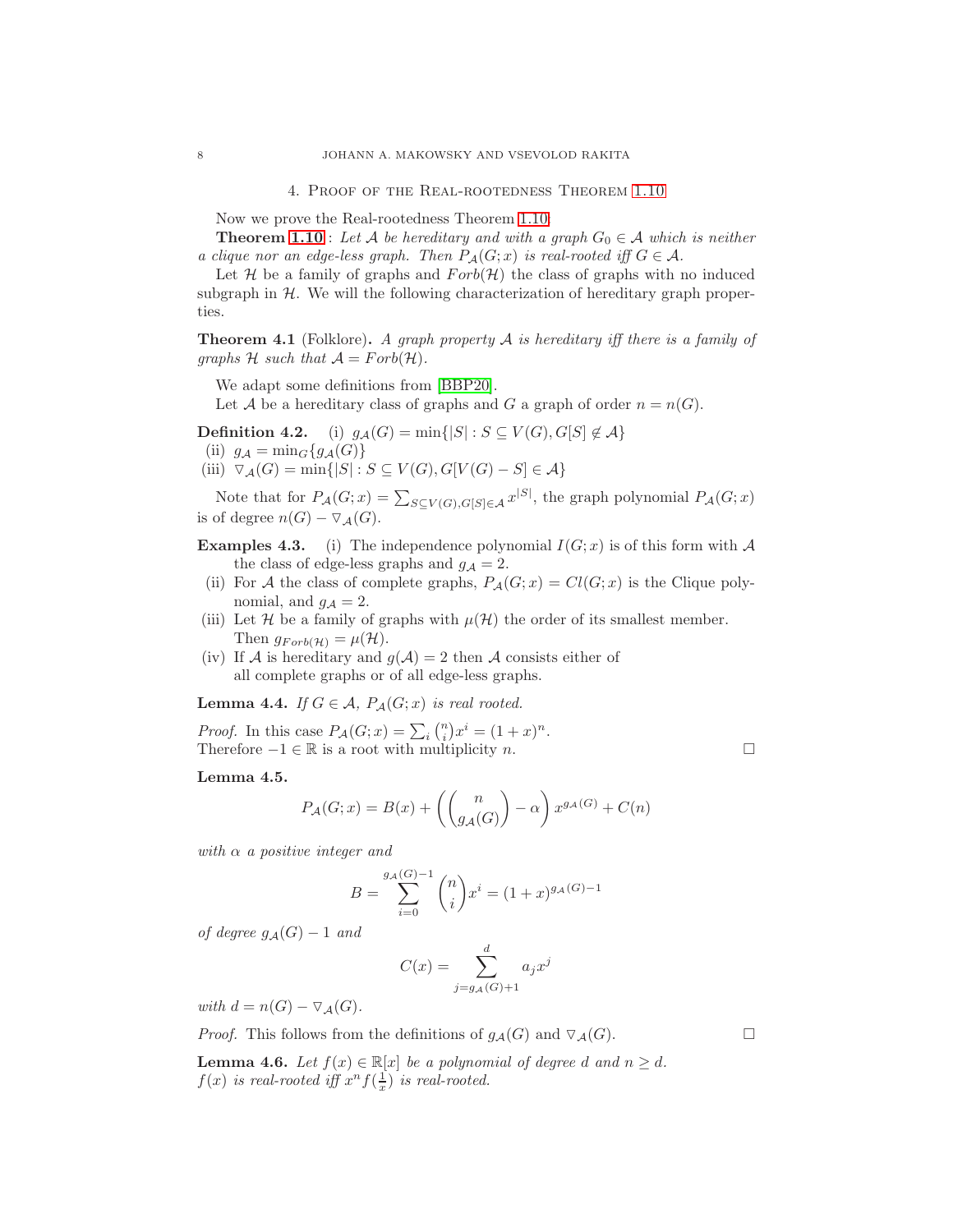*Proof.* Let  $f(x) = x^k \prod_{i=0}^{d-k} (x - c_i)$  with roots  $c_i \neq 0$  and 0 with multiplicity k. Now  $f(\frac{1}{x}) = (\frac{1}{x})^k \prod_{i=0}^{d-k} (\frac{1}{x} - c_i)$  with roots  $d_i = \frac{1}{c_i}$ .  $x^n f(\frac{1}{x}) = x^{n-k} \prod_{i=0}^{d-k} (\frac{1}{x} - c_i)$  has root 0 with multiplicity  $n - k$  and the roots  $d_i$ .

Clearly  $d_i$  is real iff  $c_i$  is real. We used that  $n \geq d \geq k$ .

$$
\Box
$$

<span id="page-8-0"></span>4.1. Using Sturm's Theorem. Let  $F(x) \in \mathbb{R}[x]$  be a real polynomial of degree  $n \geq 1$  and leading coefficient  $a_n > 0$ . The polynomials

$$
F_0(x), F_1(x), F_2(x), \ldots, F_k(x)
$$

with respective degrees  $d_i$  form a *Sturm sequence* for  $F$  if

- (i)  $F_0(x) = F(x),$
- (ii)  $F_1(x) = F(x)'$ , the derivative of  $F(x)$ ,
- (iii)  $F_i(x) = -R_{i-2,i-1}(x)$  for  $i \geq 2$ , where

$$
F_{i-2}(x) = F_{i-1}(x) \cdot D_i(x) + R_{i-2,i-1}(x)
$$

where  $R_{i-2,i-1}(x)$  is the remainder of the division of  $F_{i-2}(x)$  by  $F_{i-1}(x)$ .

- (iv) The degrees  $d_i$  form a strictly decreasing sequence.
- (v)  $F_k(x)$  has smallest possible positive degree.

In the paper [\[BH02\]](#page-10-16) the following consequence of Sturm's Theorem is proved  $2$ :

**Theorem 4.7** (J. Brown and X. Hickman, 2002). Let  $F(x) \in \mathbb{R}[x]$  be a real polynomial of degree  $n \geq 1$  and leading coefficient  $a_n > 0$ .

Let  $F_0(x)$ ,  $F_1(x)$ ,  $F_2(x)$ , ...,  $F_k(x)$  its Sturm sequence with degrees  $d_i$ . Then  $F(x)$  is real-rooted iff no  $F_i(x)$  has a negative leading coefficient and  $|d_i - d_i|$  $|d_{i+1}| = 1$  for all  $j \leq k$ .

We now compute the Sturm sequence for

$$
x^n P_{\mathcal{A}}(G, \frac{1}{x}).
$$

Let G be of order n. Let  $F_0(x) = x^n P_{\mathcal{A}}(G, \frac{1}{x})$  and  $F_1(x) = F'_0(x)$  its derivativ. To simplify notation we set  $g = g_{\mathcal{A}}(G)$  and  $b_g = \left(\binom{n}{g} - \alpha\right)$ 

**Lemma 4.8.**  $F_0(x) = F_1(X) \cdot \left[\frac{1}{n}x + \frac{1}{n}\right] + R(x)$  with

<span id="page-8-2"></span>(4.1) 
$$
R(x) = \sum_{k=1}^{g-1} \left[ \binom{n}{k} - \frac{n-k}{n} \binom{n}{k} - \frac{n-k+1}{n} \binom{n}{k-1} \right] x^{n-k} +
$$

$$
+ [b_g - b_g \frac{n-g}{n} - \frac{n-g+1}{n} \binom{n}{g-1} \Big] x^{n-g} +
$$

$$
+ \sum_{k=g+1}^{d} \left[ b_k - b_k \frac{n-k}{n} - b_{k-1} \frac{n-k+1}{n} \right] x^{n-k} + b_d \frac{n-d}{n} x^{n-d-1}
$$

<span id="page-8-1"></span><sup>2</sup>The authors say this is stated (inprecisely) in [\[Bar03,](#page-10-17) Page 176]. They then give a corrected statement and a complete proof.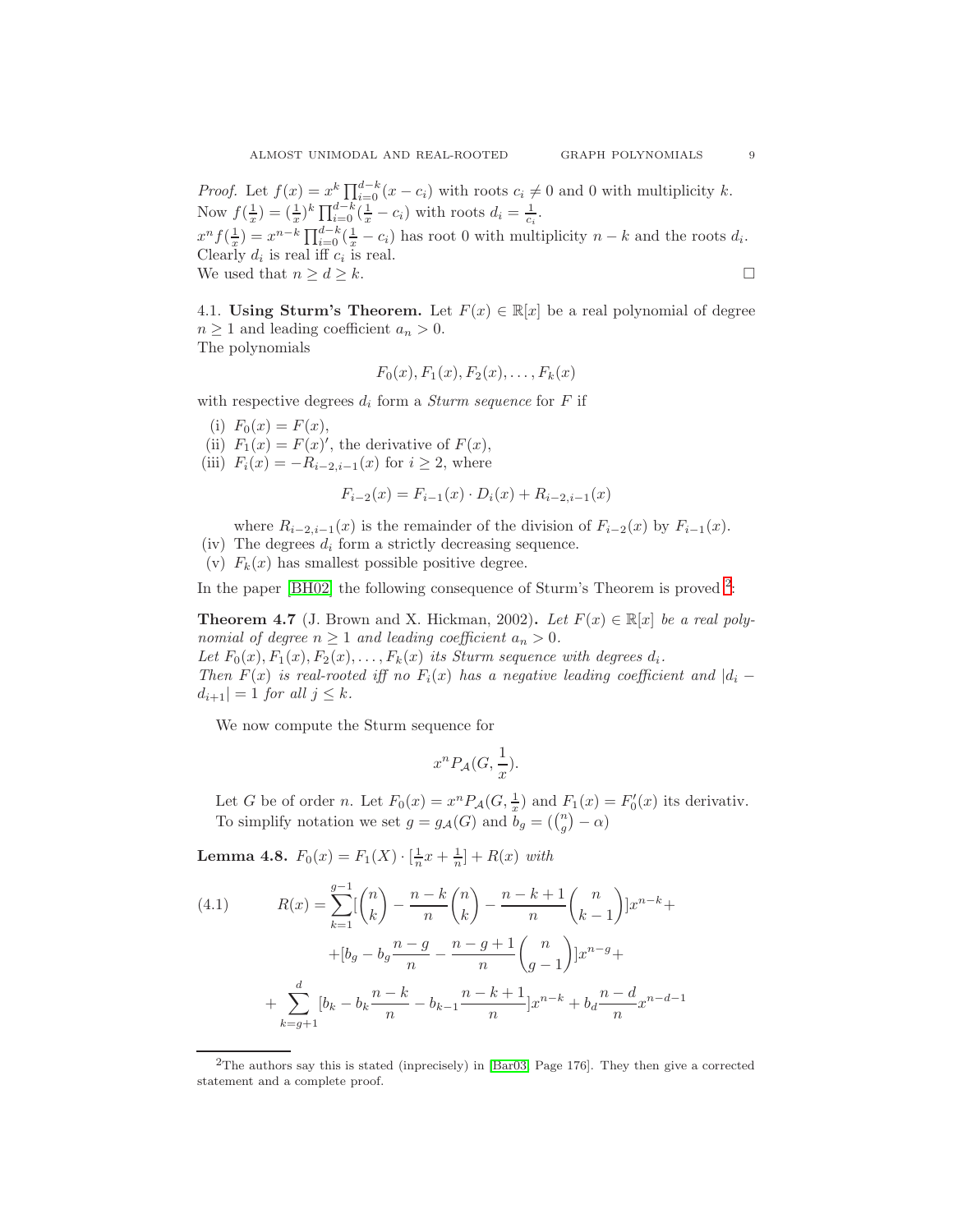The coefficients in Line [4.1](#page-8-2) vanish, hence

<span id="page-9-1"></span>(4.2) 
$$
R(x) = \left[b_g - b_g \frac{n-g}{n} - \frac{n-g+1}{n} \binom{n}{g-1} \right] x^{n-g} + \sum_{k=g+1}^d \left[b_k - b_k \frac{n-k}{n} - b_{k-1} \frac{n-k+1}{n} \right] x^{n-k} + b_d \frac{n-d}{n} x^{n-d-1}
$$

The leading term of  $R(x)$  has degree  $d_2 = n - g \leq n - 2$ , but  $d_0 = n, d_1 = n - 1$ . Furthermore, the coefficient of Line [4.2](#page-9-1) can be simplified as follows:

$$
[b_g - b_g \frac{n - g}{n} - \frac{n - g + 1}{n} {n \choose g - 1}] = \alpha (\frac{n - g}{n} - 1)
$$

<span id="page-9-0"></span>**Conclusion:** If  $G \notin \mathcal{A}$  then  $P_{\mathcal{A}}(G; x)$  is not real-rooted.

### 5. Conclusions and open problems

In Theorem [1.8](#page-3-1) we have shown that the the generating function  $P_{\mathcal{A}}(G; x)$  of a co-hereditary graph property  $A$  is unimodal for almost all graphs.

Question 5.1. Can almost unimodality be improved to unimodality?

Question 5.2. Can unimodality be improved to log-concavity?

It also follows from Theorem [3.7](#page-6-4) that for  $A$  hereditary the graph parameter

$$
\binom{n}{i} - c_i
$$

is unimodal. The sequence  $\binom{n}{i}$  is known to be log-concave. However, the difference between a log-concave sequence and a unimodal sequence need not be unimodal, even if they have the same length and mode.

**Question 5.3.** What more can we say about  $c_i$  if A is hereditary?

In particular:

Question 5.4. Is the independence polynomial unimodal for almost all graphs?

With Theorem [1.10](#page-4-3) we characterized real-rootedness of  $P_{\mathcal{A}}(G; x)$  for hereditary graph properties A. This leaves several questions open:

**Problem 5.1.** Characterize the hereditary graph properties A such that  $P_{\mathcal{A}}(G; x)$ is unimodal, although not necessarily real-rooted.

An augmented graph property is *downward monotone* if for every  $(V(G), E(G), S) \in$  $\mathcal{Q}$  and  $V' \subseteq V(G), S' \subseteq V' \cap S$   $(G[V'], S') \in \mathcal{Q}$ .

Problem 5.2. Can Theorem [1.10](#page-4-3) be extended (downward monotone) augmented graph properties  $Q: F_{\mathcal{A}}(G; x)$  is real-rooted iff  $G \in \mathcal{A}_{Q}$  for some suitable graph property  $A_{\mathcal{Q}}$ ?

**Problem 5.3.** Characterize the hereditary graph properties A such that  $F_Q(G; x)$ is unimodal, although not necessarily real-rooted.